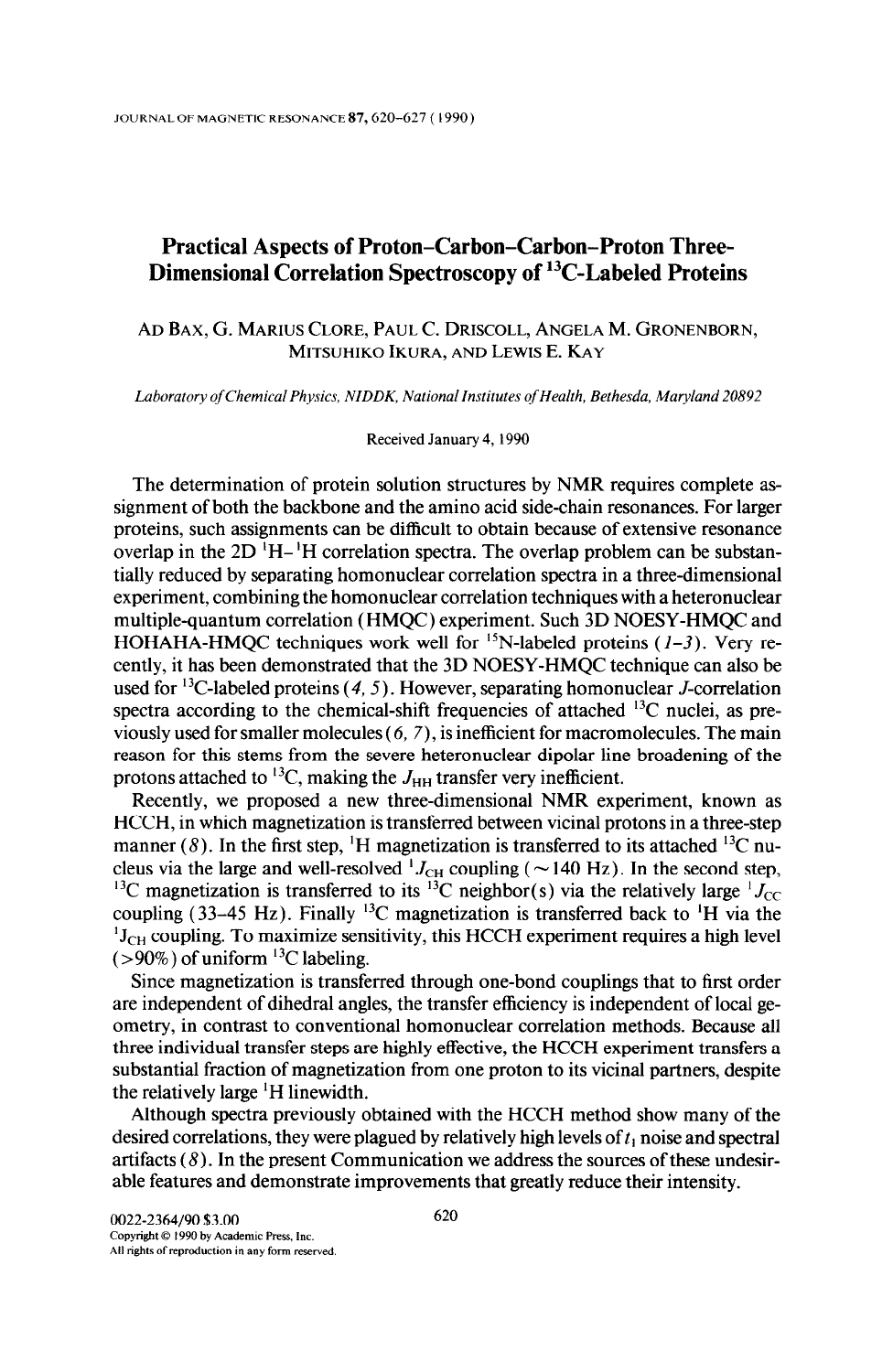

FIG 1. Pulse sequence of the HCCH 3D experiment. For adequate suppression ofartifacts. the sequence requires a 16-step phase cycle:  $\phi_1 = y, -y; \phi_2 = 4(x), 4(y), 4(-x), 4(-y); \phi_3 = 8(x), 8(-x); \phi_4 = 2(x),$  $2(-x); \phi_5 = 2(x), 2(y), 2(-x), 2(-y); \phi_6 = 4(x), 4(-x); \phi_7 = 8(x), 8(y); \text{Acq.} = 2(x, -x, -x, x),$  $2(-x, x, x, -x)$ . The <sup>13</sup>C carrier is positioned in the center of the aliphatic region and the 180 $\frac{1}{67}$  carbonyl pulse is generated by means of a DANTE sequence. The  $180_{\phi}^{\circ}$  and  $180_{\phi}^{\circ}$  pulses are of the composite type  $(90_x^{\circ}180_y^{\circ}90_x^{\circ})$ . Quadrature in the  $F_1$  and  $F_2$  dimensions is obtained with the TPPI-States method (19), using  $\psi_1 = 16(x)$ ,  $16(y)$ ;  $\psi_2 = 32(x)$ ,  $32(y)$ . Each time  $t_1$  is incremented, the receiver reference phase and  $\psi_1$  are also incremented by 180°. Each time  $t_2$  is incremented the receiver phase and  $\psi_2$  are also incremented by 180°. Data obtained for  $\psi_1 = x$ , y and  $\psi_2 = x$ , y are stored separately and processed as complex data.

Figure 1 illustrates the improved HCCH pulse sequence. For the simple case of two coupled carbons,  $C_A$  and  $C_B$  with attached protons  $H_A$  and  $H_B$ , magnetization is transferred from  $H_A$  to  $H_B$  as follows. At the end of the <sup>1</sup>H evolution period,  $t_1$ , proton magnetization (H<sub>A</sub>) is transferred to <sup>13</sup>C (C<sub>A</sub>) in an INEPT-like manner (9, 10). The  $C_A$  transverse magnetization which is antiphase with respect to the polarization of  $H_A$  becomes in-phase during the two delays,  $\delta_1$ , and proton decoupling during the  $t_2$ evolution period is accomplished by the 180 $^{\circ}$  <sup>1</sup>H pulse applied at the center of  $t_2$ . During  $t_2$  (as well as the delays  $\delta_1$ ),  $C_A$  magnetization becomes antiphase with respect to its <sup>13</sup>C coupling partner, C<sub>B</sub>, at a rate that is determined by <sup>1</sup>J<sub>CC</sub>. The 90 $^{\circ}_{\phi$ <sub>6</sub> pulse subsequently transfers this antiphase  $C_A$  magnetization into antiphase  $C_B$  magnetization in a COSY-type manner. During the following interval,  $2\Delta + 2\delta_2$ , the antiphase  $C_B$  magnetization becomes in-phase with respect to  $C_A$ , and the 180° <sup>1</sup>H pulse (applied at time  $\delta_2$  before the final set of simultaneous 90° pulses) ensures that the refocused  $C_B$  magnetization is antiphase with respect to its attached proton,  $H_B$ . The final sets of 90" and 180" pulses then constitute a reverse refocused INEPT, transferring  $C_B$  magnetization to  $H_B$ .

During repeated use of our original pulse scheme  $(8)$ , we found two separate problems that cause artifacts and noise-like features in the 3D spectra. It is well known that artifacts generally result from undesired coherence transfer pathways and, as will be discussed later, can be largely removed by extensive phase cycling. The noise-like features were found to originate from modulation sidebands of the composite pulse decoupling cycle used. As pointed out previously  $(11)$ , these modulation sidebands average to zero if the decoupling is executed in an asynchronous manner and many transients are coadded. Because of the large number of  $t_1$  and  $t_2$  increments required for a 3D experiment, the number of transients per pair of  $(t_1, t_2)$  values is limited in practice to about 16 because of measuring time constraints. Consequently, averaging of the modulation sidebands is incomplete. The approach we have taken minimizes the amount of composite pulse decoupling in the sequence of Fig. 1, by using 180" pulses at the midpoints of the  $t_1$  and  $t_2$  intervals to remove the net effect of the unde-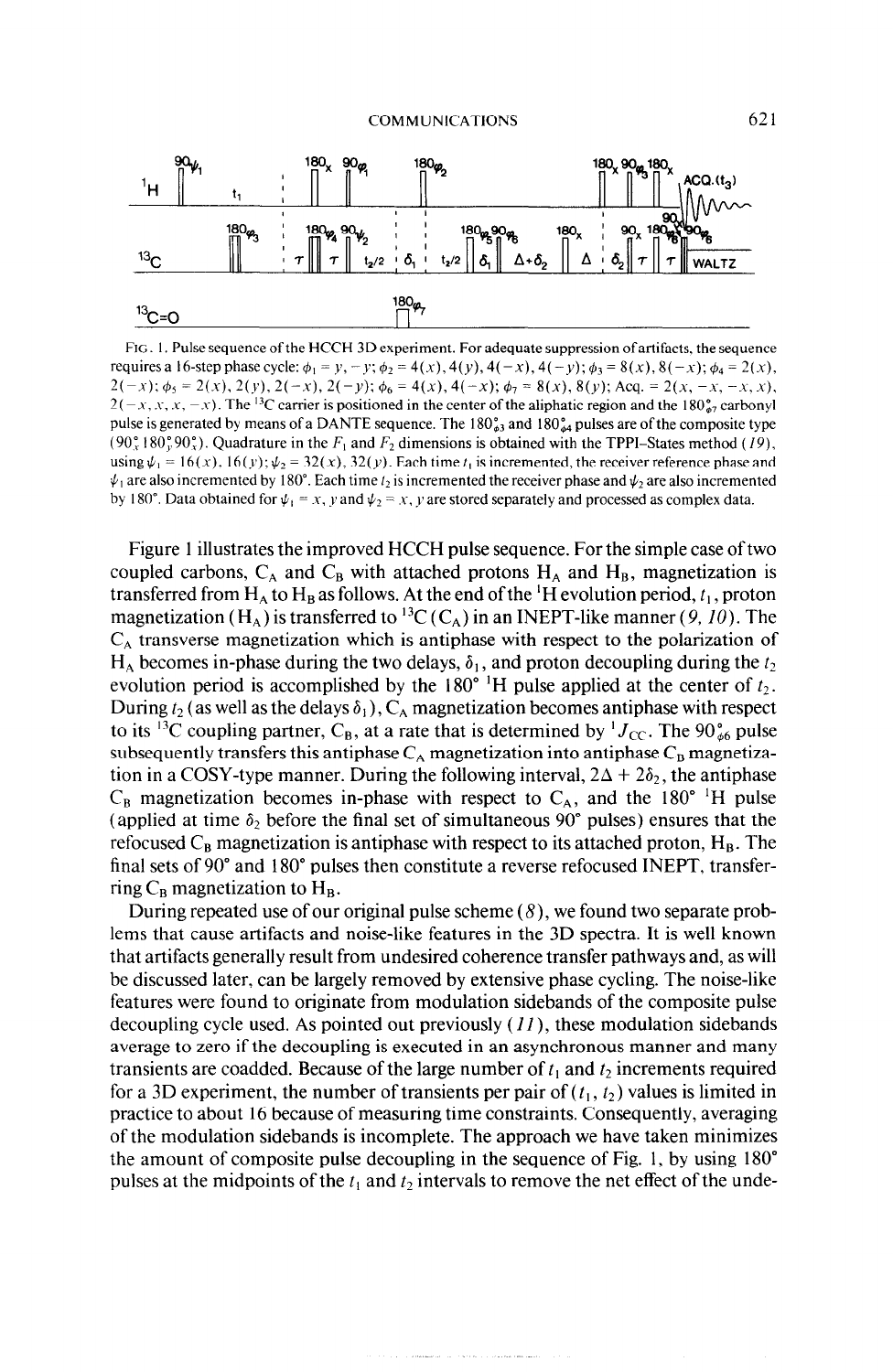### 622 COMMUNICATIONS

sired couplings. However, during the detection period,  $t_3$ , composite pulse decoupling is essential. As will be described in more detail elsewhere, the intensity of modulation sidebands originating from incompletely refocused <sup>1</sup>H magnetization ( $I_yS_z$ ) type terms) can be reduced by inserting a  $90^\circ_{x}$  –90 $^\circ_{x}$  <sup>13</sup>C pulse pair prior to the start of the decoupling, as indicated in Fig. 1. This pulse pair has the effect of inverting  $S_z$ on alternate scans, canceling signals originating from  $I_vS_z$ .

In order to maximize magnetization transfer between the  $C\alpha$  and  $C\beta$  carbons, it is important to remove the effects of C $\alpha$ -carbonyl coupling during the delays  $t_2 + 2\delta_1$ and  $2\Delta + 2\delta_2$ . For the delay  $2\Delta + 2\delta_2$ , this is accomplished by ensuring that the  $180<sub>x</sub><sup>o</sup>$  pulse causes minimal excitation of the carbonyls. Since the carbonyl resonances are centered at about 177 ppm, whereas the carrier is positioned in the center of the aliphatic region, at 43 ppm, the power and duration of the  $180<sup>\circ</sup>$ , pulse must be adjusted such that this pulse has a null in its excitation profile at the carbonyl frequency. During the  $t_2$  period, decoupling is achieved by a 180 $^{\circ}$  pulse applied to the carbonyls. This pulse should be applied in such a way that aliphatic resonances are only minimally affected. Ideally, a shaped selective inversion pulse is used for this purpose. Due to hardware limitations, however, we were forced to use a less ideal but still adequate solution, applying a rectangular carbonyl inversion pulse with low RF power ( 180" pulse width  $\sim$ 400  $\mu$ s). This carbonyl inversion pulse can be made phase coherent with the other <sup>13</sup>C pulses (avoiding randomness of any spurious excitation of aliphatic resonances) by generating it as a DANTE-type pulse  $(12, 13)$ . Thus, the carbonyl inversion pulse was applied as eight repetitions of the cycle  $(4_0^{\circ}, 4_{-300}^{\circ}, 4_{-240}^{\circ})$  $4_{180}^{\circ}$ ,  $4_{120}^{\circ}$ ,  $4_{60}^{\circ}$ ), where the RF power level is adjusted such that the duration of an individual cycle equals  $1/\delta$ , where  $\delta$  is the offset of the carbonyl resonances from the RF carrier. Long-range couplings between carbonyls and protons are small relative to the <sup>1</sup>H linewidth, and carbonyl decoupling during the  $t_1$  and  $t_3$  periods is therefore not necessary.

The large variety of relatively weak artifacts found in 3D spectra recorded with our original pulse sequence  $(8)$  prompted us to reconsider the phase-cycling scheme used, in order to ensure that only the desired coherence transfer pathway  $(14)$  would give rise to magnetization detected during  $t_3$ . In designing a good phase-cycling scheme, a difficult constraint is imposed by the fact that available measuring time limits the number of scans per  $(t_1, t_2)$  pair to at most 16, thus restricting the number of phasecycling steps.

A single undesired coherence transfer pathway can usually be eliminated by a simple two-step phase cycle. For example, phase inversion of all preparation period pulses in a 2D experiment suppresses axial peaks. If a second source of artifacts must be suppressed additional phase cycling is required. For example, in the case of a NOESY experiment single-quantum coherent transfer can be suppressed by phase alternation of the last pulse. If both types of phase cycling were executed simultaneously (resulting in a two-step cycle), single-quantum coherent transfer of axial signals would not be suppressed in the final spectrum. For this reason, phase-cycling steps are usually executed in an independent manner. For the case of the NOESY experiment, combination of two 2-step phase cycles results in a  $2 \times 2 = 4$ -step phase cycle.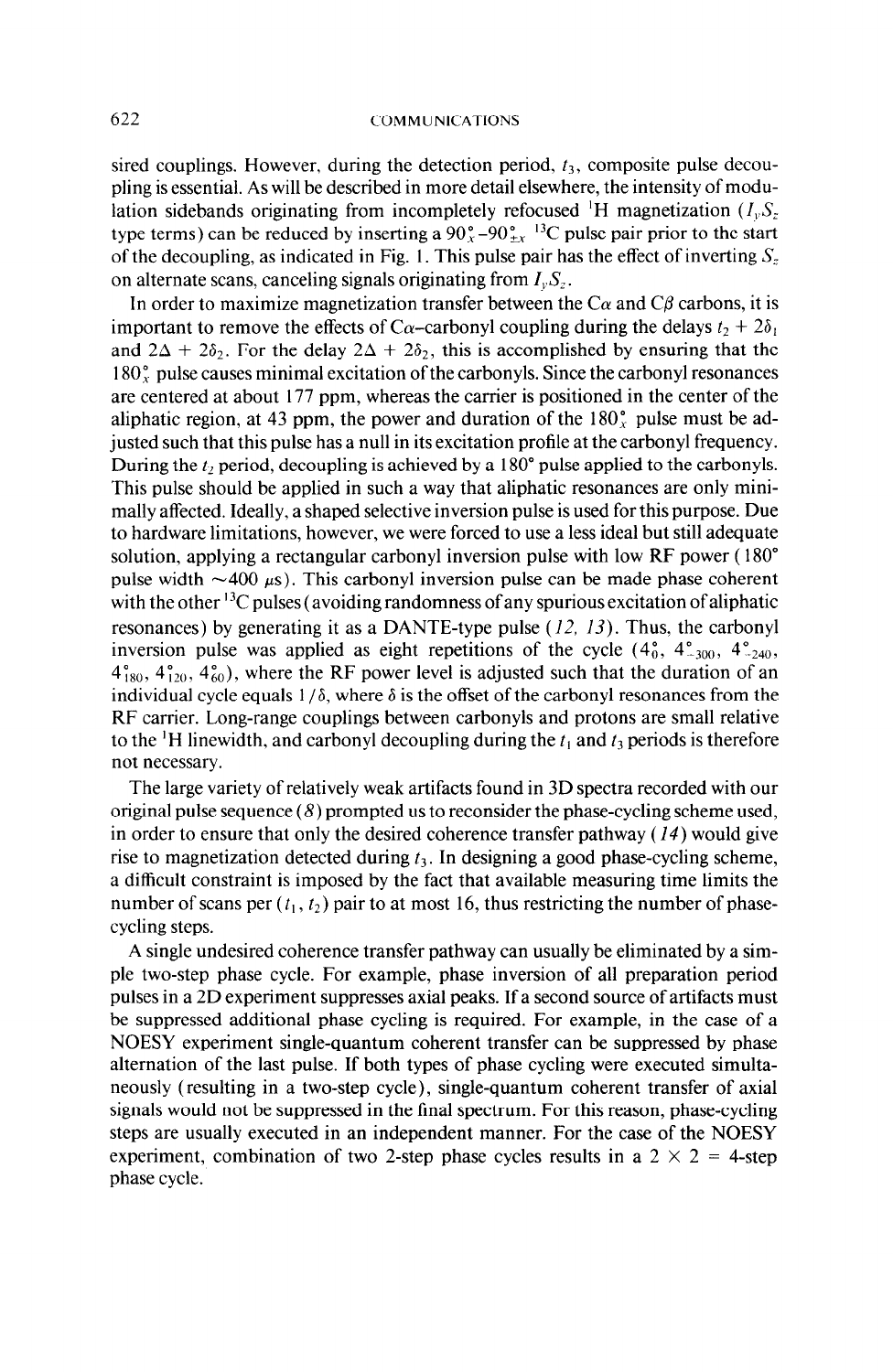Because of the large number of possible spurious transfer pathways combined with the limited number of available scans per  $(t_1, t_2)$  pair in our present 3D experiment, we were forced to consolidate several of the phase-cycling steps. Two phase cycles may, in general, be executed simultaneously if their purpose is to eliminate two unrelated sources of artifacts. In such a case, if the first phase cycle completely cancels undesired magnetization that would result in an artifact with fractional intensity,  $a$ , and the second phase cycle cancels a second type of artifact of fractional intensity,  $b$ , executing the two phase cycles simultaneously will leave residual artifacts with very low fractional intensity,  $a \times b$ , in the final spectrum.

Using this type of reasoning, supplemented by the experimental results of several dozen trial phase cycles, we developed the 16-step phase cycle given in the legend to Fig. 1, which affords near-optimal suppression of artifacts. In addition, the first two 180° <sup>13</sup>C pulses were of the composite type  $(90<sub>x</sub><sup>\circ</sup> 180<sub>y</sub><sup>\circ</sup> 90<sub>x</sub><sup>\circ</sup>)$  to compensate for offset and RF inhomogeneity effects ( IS).

The effectiveness of the pulse sequence of Fig. 1 is demonstrated for a 1.8 m $M$ sample of the protein interleukin-1 $\beta$  (156 residues, 17 kDa), dissolved in D<sub>2</sub>O, p<sup>2</sup>H 5.2, 35°C. Spectra were recorded on a Bruker AM-600 spectrometer that had been modified to eliminate overhead time at the end of every  $t_1$  and  $t_2$  increment. The <sup>1</sup>H carrier was positioned at 3.0 ppm, and the  ${}^{13}$ C carrier at 43 ppm. All proton pulses were applied with a 16 kHz RF field. 13C pulses were applied using a 10 kHz RF field  $(-30 \text{ W RF power})$ , and the DANTE-type carbonyl inversion pulse was applied with a weak 1.3 kHz RF field. For <sup>13</sup>C decoupling during data acquisition, the <sup>13</sup>C power was reduced to 3 W. Acquisition times were 28, 10, and 47 ms in the  $t_1$ ,  $t_2$ , and  $t_3$  dimension, respectively. The size of the acquired 3D matrix was (128 complex)  $\times$  (32 complex)  $\times$  (512 real). Using a delay time of 0.9 s between scans, the total measuring time was 70 h. 3D data were processed with a combination of commercial software (NMRI, Syracuse, New York) and home-written programs for Fourier transformation in the third dimension  $(13)$ . In all three dimensions, 50°-phaseshifted sine-bell filtering and zero filling were used. For convenience, adjustment of delay durations was used to ensure that zero phase correction was required in both the  $F_1$  and the  $F_2$  dimensions of the final 3D spectrum. Thus, by adding the duration of the composite 180° <sup>13</sup>C pulse (100  $\mu$ s) to the  $\tau$  delay between the 180° and 90° and 90° <sup>1</sup>H pulses, the required phase correction in the  $F_1$  dimension becomes zero, independent of the <sup>1</sup>H pulse width. In the  $t_2$  dimension, the 180 $_{\phi_2}^{\circ}$  <sup>1</sup>H pulse is applied at the end of the first  $\delta_1$  interval, eliminating the need for phase correction in the  $F_2$  dimension.

In the  $t_2$  dimension, magnetization transfer between J-coupled carbons has a  $\sin \pi J_A (t_2 + 2\delta_1) \cos^n \pi J_P(t_2 + 2\delta_1)$  dependence, where  $J_A$  and  $J_P$  are the active and passive carbon-carbon coupling constants,  ${}^{1}J_{\text{CC}}$ , and *n* is the number of passive carbons. The sum of  $2\delta_1$  plus the  $t_2$  acquisition time is set to about  $1/(2 J_{CC})$  and, hence, the  $t_2$  time-domain signal that contributes to the  $^1$ H- $^1$ H cross-peak intensity has an envelope shape similar to a sine bell, shifted by  $2\delta_1$ . Thus, the lineshape of a <sup>1</sup>H-<sup>1</sup>H cross peak in the  $F<sub>2</sub>$  dimension is not Lorentzian, and in the absence of digital filtering looks similar to that of a singlet for which resolution enhancement with a shifted sine bell is used. The  $t_2$  time-domain signal of the diagonal  $(F_1 = F_3)$  resonances has a cos  $\pi J_A(t_2 + 2\delta_1)\cos^n \pi J_P(t_2 + 2\delta_1)$  dependence, corresponding to a rapidly de-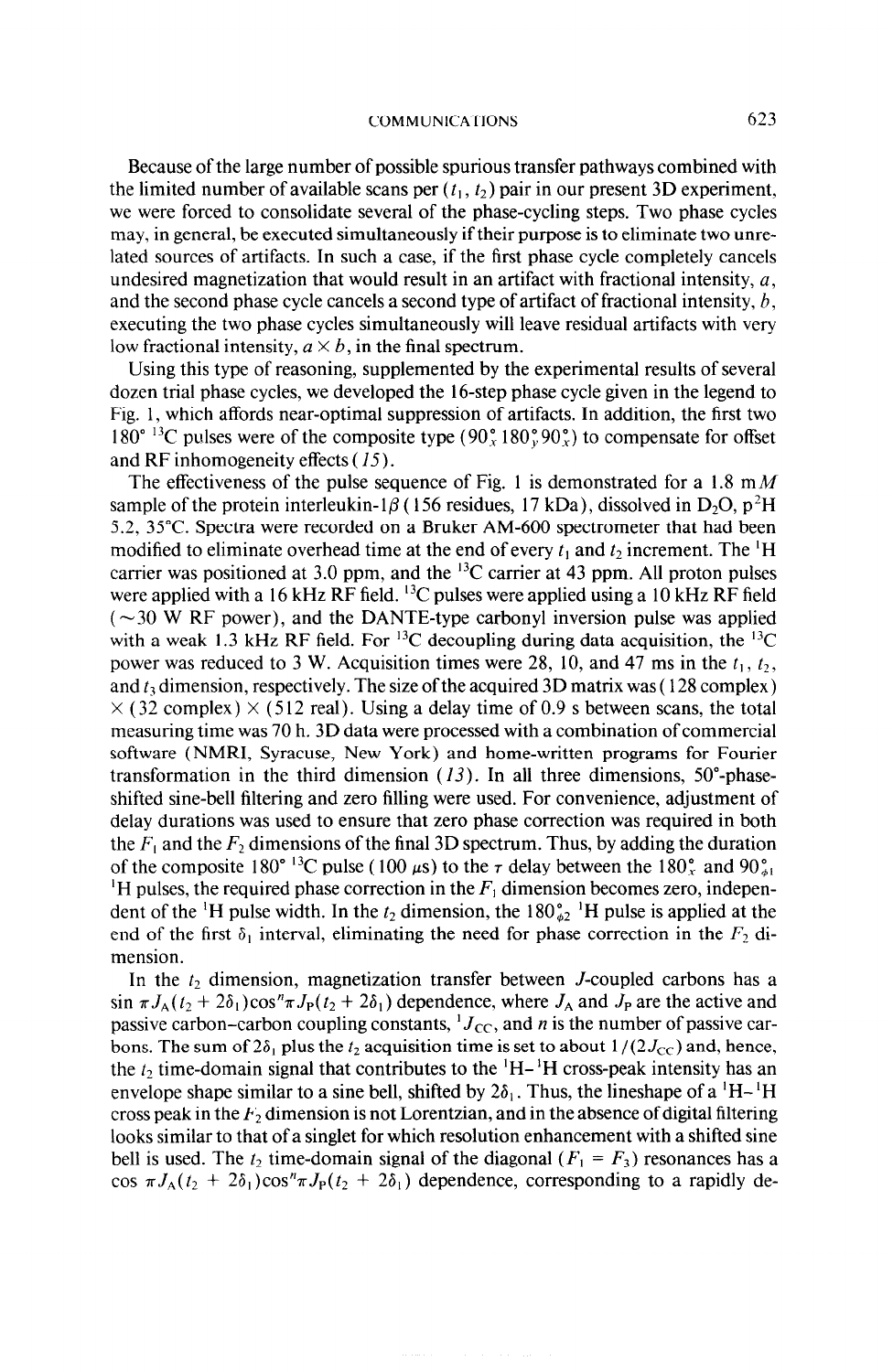

FIG. 2.  $F_1$ ,  $F_3$  slices of the 3D HCCH spectrum of interleukin-1 $\beta$ , recorded at 600 MHz. Because of extensive folding utilized in the  $F_2$  dimension, each slice corresponds to three <sup>13</sup>C chemical shifts, indicated in each panel. Separation between slices in the  $F_2$  dimension is 0.32 ppm (48 Hz). Diagonal resonances correspond to one-bond correlations between <sup>13</sup>C ( $F_2$ ) and <sup>1</sup>H ( $F_1 = F_3$ ) chemical shifts; cross peaks originate from magnetization transfer to protons that are geminal or vicinal with respect to the protons on the diagonal.

caying envelope shape, resulting in a broader  $F_2$  linewidth than is observed for the cross peaks.

Figure 2 shows two  $(F_1, F_3)$  slices of the 3D spectrum of interleukin-1 $\beta$ . Assignment of the side-chain resonances in such slices is relatively straightforward once full sequence-specific assignments of the C $\alpha$  carbons and H $\alpha$  protons are available. Note that the C $\alpha$  assignments for a protein the size of interleukin-1 $\beta$  usually cannot be obtained from a simple 2D  $^1H-^{13}C$  correlation spectrum alone, because of the substantial degree of overlap in the H $\alpha$  region of the spectrum. In the present case,  $C_{\alpha}$ resonance assignments relied heavily on the use of a triple-resonance 3D experiment that correlates the backbone NH proton and <sup>15</sup>N chemical shifts with those of the intraresidue C $\alpha$  carbon (16). Complete assignments of the backbone proton and <sup>15</sup>N resonances were obtained previously by using 3D NOESY-HMQC and NOESY-HO-HAHA experiments (17).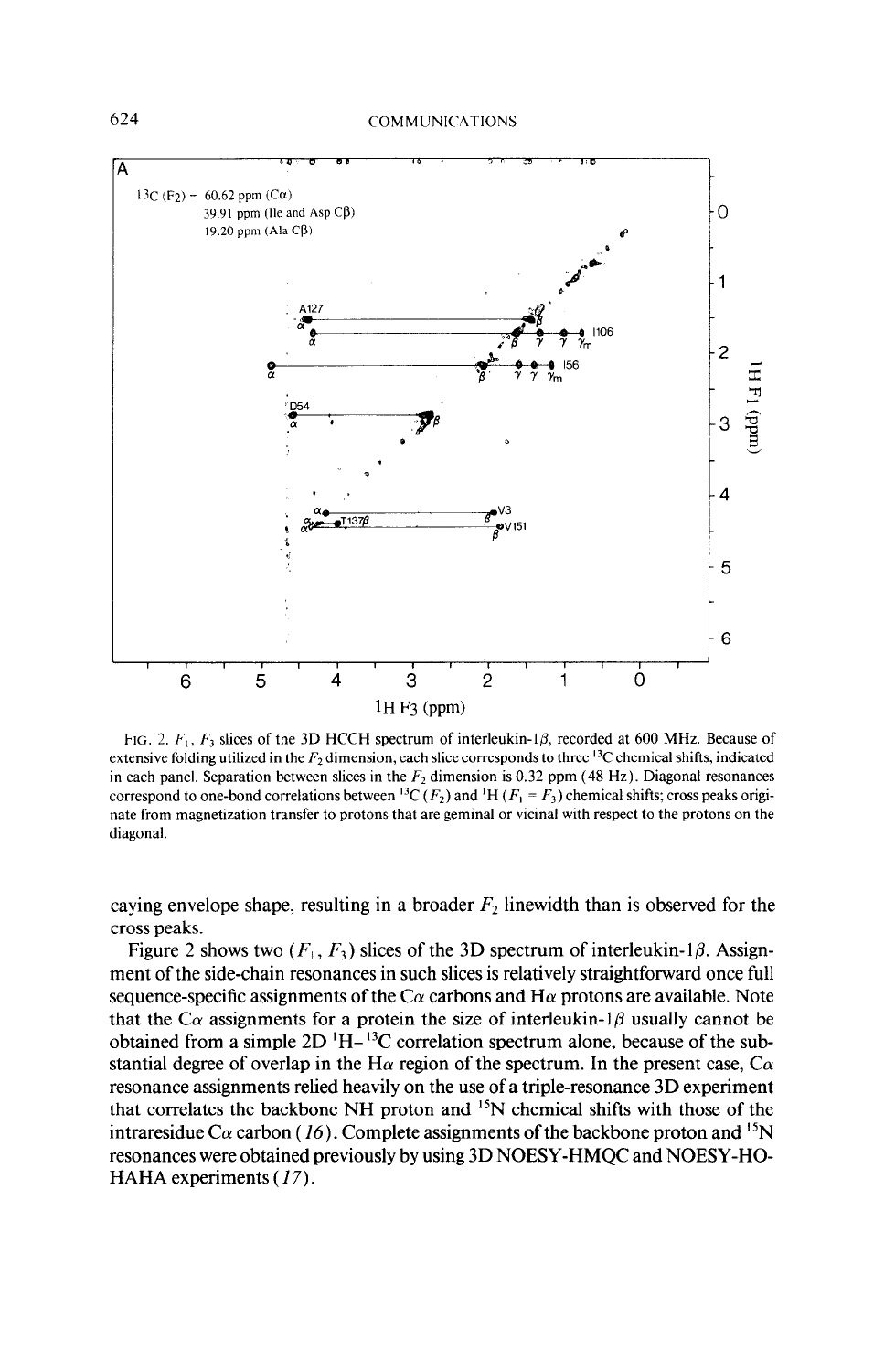

The  $F_2$  spectral width was set to only 20.7 ppm, resulting in extensive folding in the <sup>13</sup>C dimension. This folding affords a substantial increase in the  $F_2$  resolution, without introducing any serious ambiguities. Even though each of the slices shown in Fig. 2 has three possible  ${}^{13}C$  shift values associated with it, in all but very rare cases the  $F_3$  coordinates of the diagonal and cross peaks allow identification of the <sup>13</sup>C shift value that corresponds to the diagonal peak. For example, in Fig. 2A, the most upfield labeled diagonal resonance (at 1.52 ppm) shows a single cross peak to a proton in the  $C\alpha$  region at 4.40 ppm, suggesting an alanine residue (Ala-127), and indicating that the appropriate diagonal peak has an  $F<sub>2</sub>$  coordinate of 19.2 (and not 39.9) ppm. The adjacent diagonal resonance (originating from Ile- 106) also shows a cross peak with an  $H\alpha$  resonance, but in addition, three more cross peaks to the two nonequivalent  $C_{\gamma}$  methylene protons and to the  $C_{\gamma_m}$  methyl protons are observed. This pattern of resonances is characteristic of an isoleucine residue, suggesting that the 39.9 (and not 19.2) ppm  $F_2$  shift corresponds to the diagonal resonance. In the few cases where it may not be immediately obvious which of the three possible  $F_2$  values applies, the slices in question are compared with those of the 3D NOESY-HMQC spectrum, which has been recorded with exactly twice the  $^{13}$ C spectral width (and only eight scans per  $t_1, t_2$ , and for which no ambiguity is present.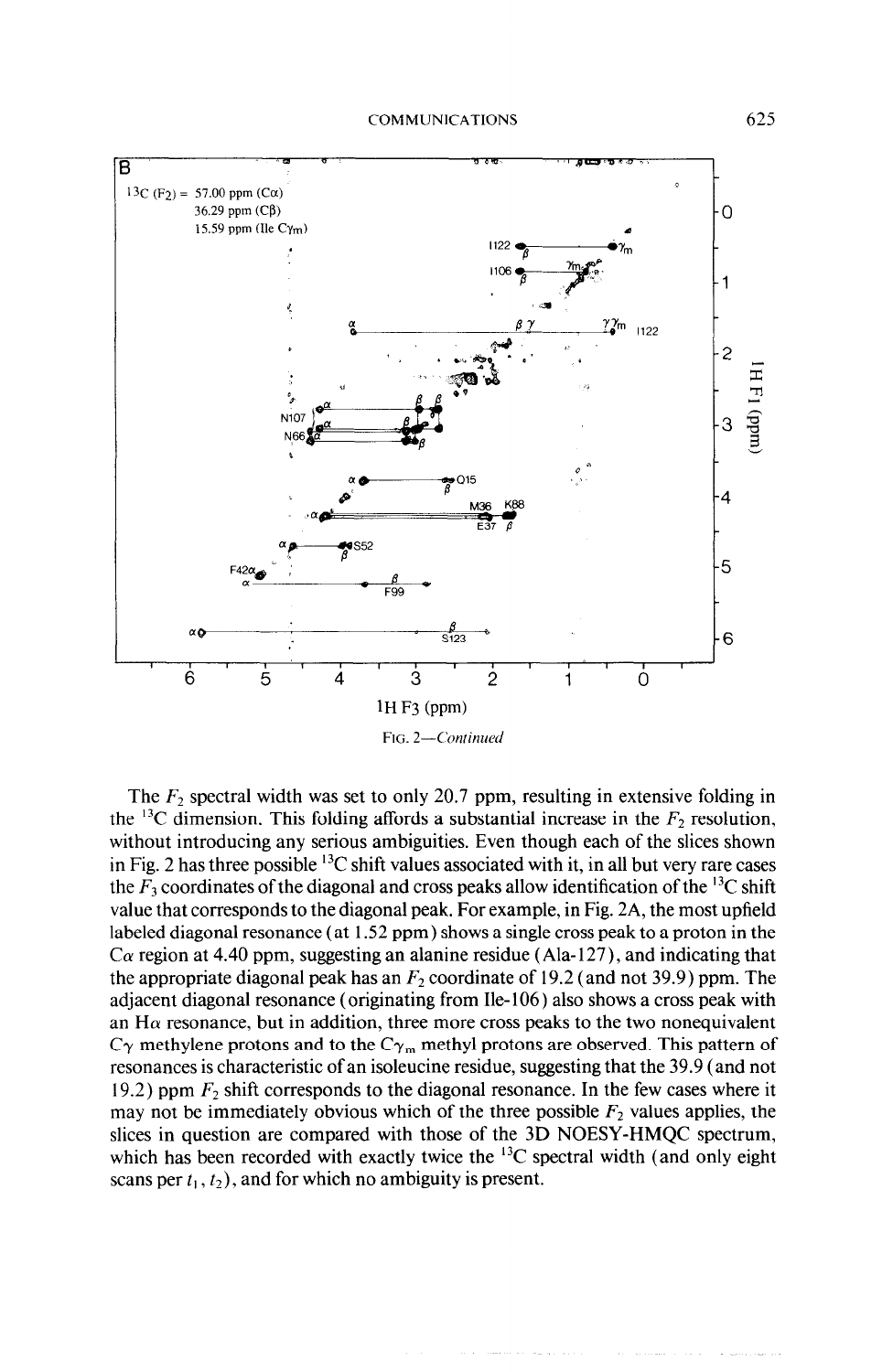## 626 COMMUNICATIONS

The slices shown in Fig. 2 are asymmetric about the  $F_1 = F_3$  diagonal, because both diagonal and cross peaks are labeled with the  ${}^{13}C$  shift of the diagonal resonances. Thus, pairs of mirror image cross peaks appear in different slices. For example. Fig. 2A shows the correlation between Ile-106 H $\beta$  (diagonal) and Ile-106 C $\gamma$ H<sub>3</sub> (cross peak). A slice taken at the <sup>13</sup>C shift of the Ile-106 C $\gamma$  methyl carbon (Fig. 2B) shows the correlation between Ile-106 C $\gamma$ H<sub>3</sub> (diagonal) and H $\beta$  (cross peak). Figure 2B also shows the characteristic symmetric patterns observed for diagonal resonances of nonequivalent methylene protons, as seen for Asn-107 and Asn-66.

There are several diagonal resonances present in the slices shown in Fig. 2 for which no cross peaks appear. This is caused by the broader  $F_2$  lineshape of the diagonal resonances relative to the cross peaks, as discussed above. For example, the diagonal resonance of Phe-42 H $\alpha$  is clearly visible in Fig. 2B, whereas the cross peaks are absent in this slice. The adjacent slice, taken at  $F_2 = 56.67$  ppm, shows intense cross peaks to the H $\beta$  protons (data not shown).

The resonance intensity obtainable in a regular one-dimensional refocused INEPT  $13C$  spectrum is approximately equal for methine, methylene, and methyl carbons. This means that for methylene and methyl sites only one-half and approximately one-third of the  ${}^{1}$ H magnetization can be transferred into net  ${}^{13}$ C magnetization. Although a reverse INEPT transfers all  $^{13}$ C magnetization back to the protons, for two nonequivalent methylene protons, each receives only one-half of the <sup>13</sup>C magnetization. The HCCH 3D technique employs a refocused INEPT transfer for magnetization transfer from protons to  ${}^{13}C$  and a reverse refocused INEPT transfer from  $13<sup>C</sup>$  to protons. Therefore, correlations involving nonequivalent methylene protons are attenuated relative to magnetization transfer between vicinal methine protons. Thus, cross peaks between a methine and two nonequivalent methylene protons are attenuated twofold, and cross peaks between two pairs of nonequivalent methylene protons are attenuated fourfold. Correlations with methyl protons do not benefit from a threefold higher intensity, as observed in regular inverse detection experiments  $(18)$ , but show the same intensity as cross peaks with methine protons. It is also easily calculated and confirmed experimentally that transfer via carbons with multiple <sup>13</sup>C neighbors (for example, Ile-C $\beta$ ) is attenuated relative to transfer via carbons that have only a single <sup>13</sup>C coupling partner (Ser, Asn, Asp, and Ala C $\alpha$ - $C\beta$ ). Nevertheless, the spectra of Fig. 2 clearly indicate that the sensitivity obtainable in a 3 day experiment is sufficient to observe correlations between all types of vicinal protons.

The HCCH 3D spectrum provides nearly complete assignments of all aliphatic proton *and* <sup>13</sup>C resonances, with the exception of some resonances of the long aliphatic side chains (e.g., Lys, Arg) for which substantial overlap remains, even in the 3D spectrum. With virtually complete assignments of both  $H$  and  $H^3C$  resonances in hand, it becomes quite straightforward to make a detailed analysis of a 3D NOESY- $HMQC$  (4, 5) spectrum, providing the necessary information for protein structure determination.

#### ACKNOWLEDGMENTS

We thank Dr. Paul Wingfield for the sample of uniformly 15N- and '3C-labeled interleukin- I/3. This work  $\sim$  the Intramagnetic by the Sample of throwing  $\sim$  the  $\sim$  and  $\sim$  -algebra interference  $\mu$ , this we